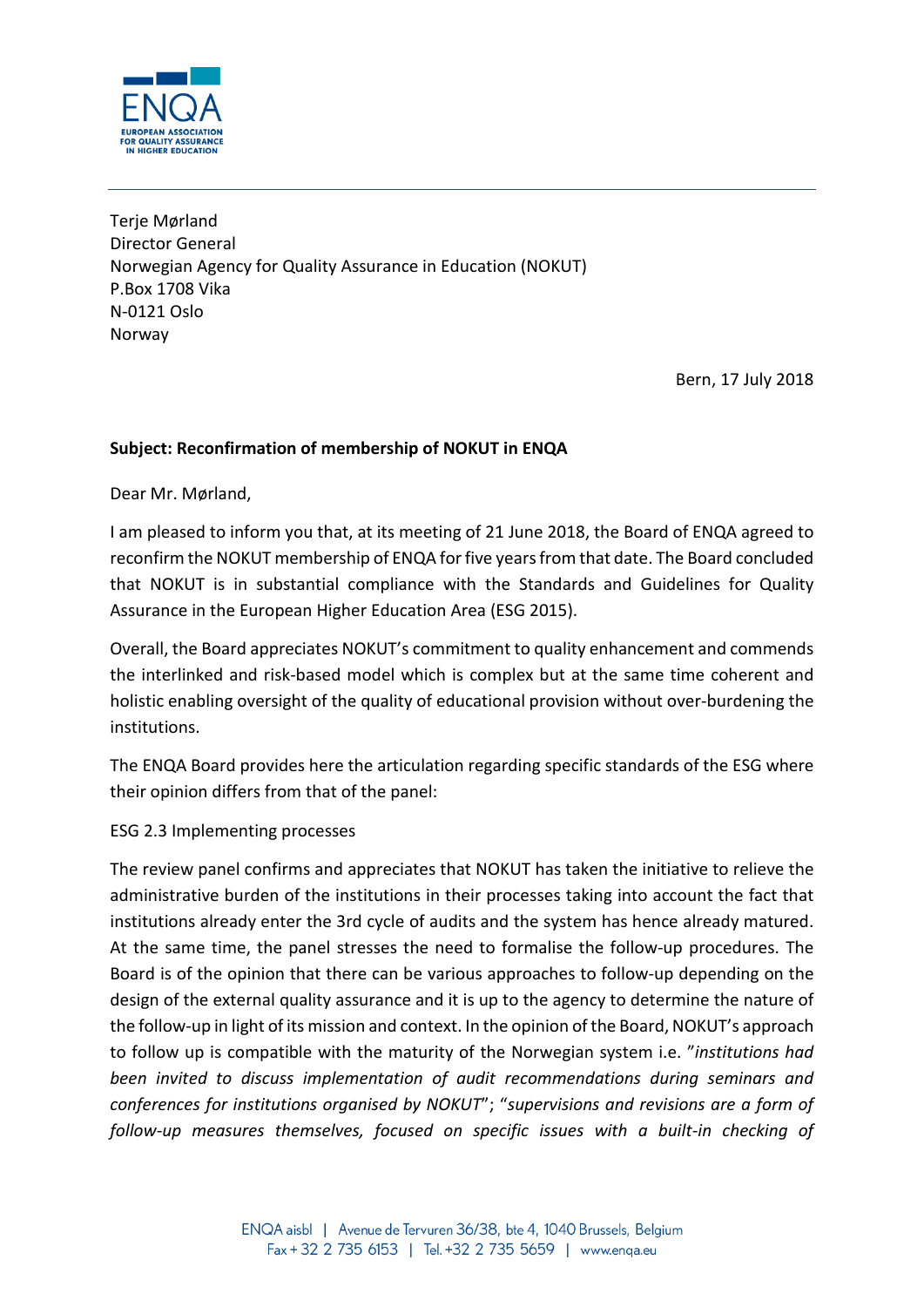

*implementation of recommendations*". The panel also states that "*when it comes to programme accreditations, the decision to discontinue the follow-up survey may be a less important problem, as the current national strategy looks at further reducing the number of programme accreditations as more institutions receive self-accrediting rights*" and that it "*finds NOKUT's plan for follow-up on recommendations in the 3rd cycle of audits with seminars for targeted groups of institutions much more systematic in its approach [comparing to 2nd cycle of audits]*". The panel's recommendation remains relevant and NOKUT might consider how to further systematise its current approach to follow up, while at the same time the Board agrees with the ENQA Review Committee that in the light of the evidence, the panel's judgement of the ESG 2.3 as partially compliant is overly strict.

The Board would like to receive a follow-up report within two years of its decision, i.e. by June 2020.

The Board also encourages NOKUT to take advantage of the voluntary progress visit – a new enhancement-led feature in the review process. The visit would take place in about two years' time from this decision. The ENQA Secretariat will be in touch with you in about a year's time to discuss this possibility. The costs of this visit have already been included as part of the review fee and are non-refundable except for the travel costs of the experts. More information about the progress visit can be found in th[e Guidelines for ENQA Agency Reviews.](http://www.enqa.eu/indirme/papers-and-reports/occasional-papers/Guidelines%20for%20ENQA%20Agency%20Reviews.pdf)

If you have any further queries, please do not hesitate to contact the ENQA Secretariat.

Please accept my congratulations for the re-confirmation of membership of NOKUT.

Yours sincerely,

 $Q. 24 - 1$ 

Christoph Grolimund President

Annex: Areas for development